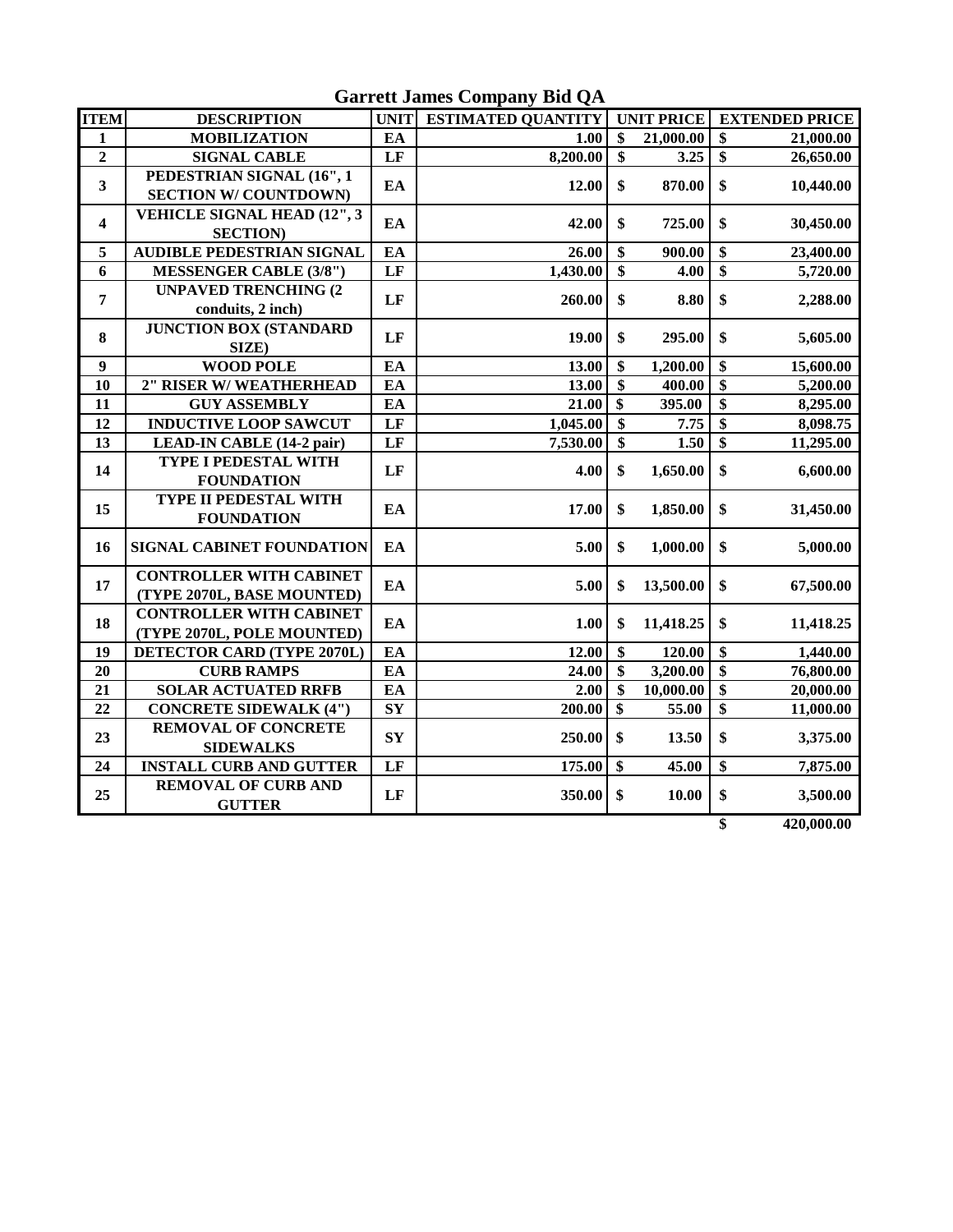| <b>TTEM</b>             | <b>DESCRIPTION</b>                                           | <b>UNIT</b> | <b>ESTIMATED QUANTITY</b> |                 | <b>UNIT PRICE</b> | <b>EXTENDED PRICE</b>          |
|-------------------------|--------------------------------------------------------------|-------------|---------------------------|-----------------|-------------------|--------------------------------|
| $\mathbf{1}$            | <b>MOBILIZATION</b>                                          | EA          | 1.00                      | \$              | 24,000.00         | \$<br>24,000.00                |
| $\overline{2}$          | <b>SIGNAL CABLE</b>                                          | LF          | 8,200.00                  | \$              | 3.98              | \$<br>32,636.00                |
| $\overline{\mathbf{3}}$ | PEDESTRIAN SIGNAL (16", 1<br><b>SECTION W/ COUNTDOWN)</b>    | EA          | 12.00                     | \$              | 775.00            | \$<br>9,300.00                 |
| $\overline{\mathbf{4}}$ | <b>VEHICLE SIGNAL HEAD (12", 3)</b><br><b>SECTION</b> )      | EA          | 42.00                     | \$              | 700.00            | \$<br>29,400.00                |
| $\sqrt{5}$              | <b>AUDIBLE PEDESTRIAN SIGNAL</b>                             | EA          | 26.00                     | \$              | 1,147.00          | \$<br>29,822.00                |
| 6                       | <b>MESSENGER CABLE (3/8")</b>                                | LF          | 1,430.00                  | \$              | 3.95              | $\boldsymbol{\$}$<br>5,648.50  |
| $\overline{7}$          | <b>UNPAVED TRENCHING (2 conduits,</b><br>$2$ inch)           | LF          | 260.00                    | \$              | 9.00              | \$<br>2,340.00                 |
| 8                       | <b>JUNCTION BOX (STANDARD</b><br>SIZE)                       | LF          | 19.00                     | \$              | 375.00            | \$<br>7,125.00                 |
| $\boldsymbol{9}$        | <b>WOOD POLE</b>                                             | EA          | 13.00                     | \$              | 975.00            | \$<br>12,675.00                |
| 10                      | 2" RISER W/ WEATHERHEAD                                      | EA          | 13.00                     | \$              | 525.00            | \$<br>6,825.00                 |
| 11                      | <b>GUY ASSEMBLY</b>                                          | EA          | 21.00                     | \$              | 325.00            | \$<br>6,825.00                 |
| 12                      | <b>INDUCTIVE LOOP SAWCUT</b>                                 | LF          | 1,045.00                  | \$              | 5.80              | \$<br>6,061.00                 |
| 13                      | <b>LEAD-IN CABLE (14-2 pair)</b>                             | LF          | 7,530.00                  | \$              | 1.88              | \$<br>14,156.40                |
| 14                      | <b>TYPE I PEDESTAL WITH</b><br><b>FOUNDATION</b>             | LF          | 4.00                      | \$              | 1,950.00          | \$<br>7,800.00                 |
| 15                      | <b>TYPE II PEDESTAL WITH</b><br><b>FOUNDATION</b>            | EA          | 17.00                     | \$              | 2,500.00          | $\boldsymbol{\$}$<br>42,500.00 |
| 16                      | <b>SIGNAL CABINET FOUNDATION</b>                             | EA          | 5.00                      | \$              | 1,200.00          | \$<br>6,000.00                 |
| 17                      | <b>CONTROLLER WITH CABINET</b><br>(TYPE 2070L, BASE MOUNTED) | EA          | 5.00                      | \$              | 13,750.00         | \$<br>68,750.00                |
| 18                      | <b>CONTROLLER WITH CABINET</b><br>(TYPE 2070L, POLE MOUNTED) | EA          | 1.00                      | \$              | 14,750.00         | \$<br>14,750.00                |
| 19                      | <b>DETECTOR CARD (TYPE 2070L)</b>                            | EA          | 12.00                     | \$              | 100.00            | \$<br>1,200.00                 |
| 20                      | <b>CURB RAMPS</b>                                            | EA          | 24.00                     | \$              | 2,800.00          | $\overline{\$}$<br>67,200.00   |
| 21                      | <b>SOLAR ACTUATED RRFB</b>                                   | EA          | 2.00                      | \$              | 9,781.00          | $\overline{\$}$<br>19,562.00   |
| 22                      | <b>CONCRETE SIDEWALK (4")</b>                                | ${\bf SY}$  | 200.00                    | $\overline{\$}$ | 84.00             | \$<br>16,800.00                |
| 23                      | <b>REMOVAL OF CONCRETE</b><br><b>SIDEWALKS</b>               | SY          | 250.00                    | \$              | 30.00             | \$<br>7,500.00                 |
| 24                      | <b>INSTALL CURB AND GUTTER</b>                               | LF          | 175.00                    | \$              | 36.50             | \$<br>6,387.50                 |
| 25                      | <b>REMOVAL OF CURB AND</b><br><b>GUTTER</b>                  | LF          | 350.00                    | \$              | 36.50             | $\boldsymbol{\$}$<br>12,775.00 |

**Fulcher Bid QA**

**\$ 458,038.40**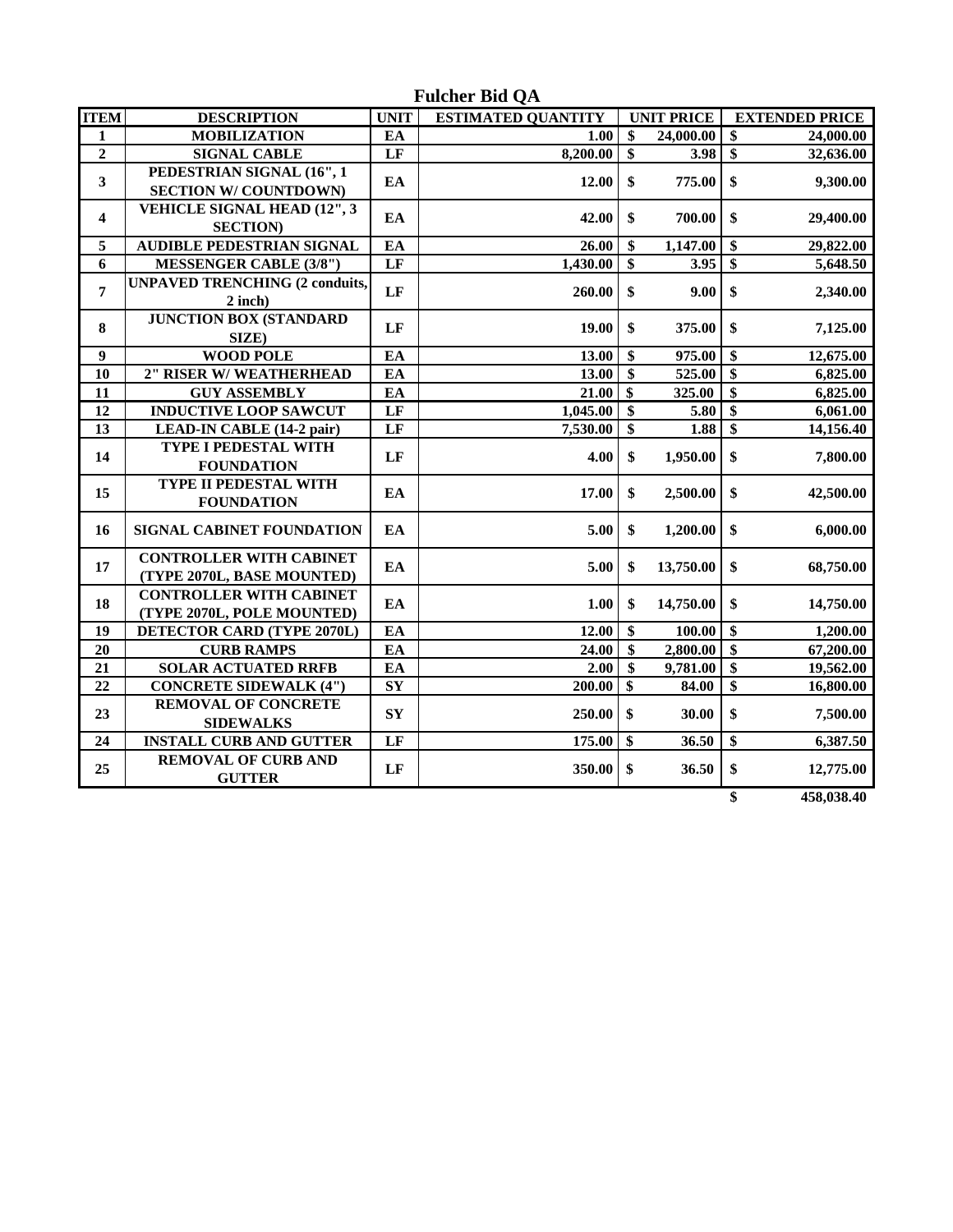| <b>TTEM</b>      | <b>DESCRIPTION</b>                                           | <b>UNIT</b>      | <b>ESTIMATED QUANTITY</b> | <b>UNIT PRICE</b> | <b>EXTENDED PRICE</b>               |
|------------------|--------------------------------------------------------------|------------------|---------------------------|-------------------|-------------------------------------|
| $\mathbf{1}$     | <b>MOBILIZATION</b>                                          | EA               | 1.00                      | \$<br>37,800.00   | \$<br>37,800.00                     |
| $\boldsymbol{2}$ | <b>SIGNAL CABLE</b>                                          | LF               | 8,200.00                  | \$<br>2.50        | \$<br>20,500.00                     |
| $\mathbf{3}$     | PEDESTRIAN SIGNAL (16", 1<br><b>SECTION W/ COUNTDOWN)</b>    | EA               | 12.00                     | \$<br>825.00      | \$<br>9,900.00                      |
| 4                | <b>VEHICLE SIGNAL HEAD (12", 3</b><br><b>SECTION</b> )       | EA               | 42.00                     | \$<br>725.00      | \$<br>30,450.00                     |
| 5                | <b>AUDIBLE PEDESTRIAN SIGNAL</b>                             | EA               | 26.00                     | \$<br>1,215.00    | \$<br>31,590.00                     |
| 6                | <b>MESSENGER CABLE (3/8")</b>                                | LF               | 1,430.00                  | \$<br>3.50        | \$<br>5,005.00                      |
| $\overline{7}$   | <b>UNPAVED TRENCHING (2</b><br>conduits, 2 inch)             | LF               | 260.00                    | \$<br>15.50       | $\boldsymbol{\$}$<br>4,030.00       |
| 8                | <b>JUNCTION BOX (STANDARD</b><br>SIZE)                       | LF               | 19.00                     | \$<br>340.00      | \$<br>6,460.00                      |
| $\boldsymbol{9}$ | <b>WOOD POLE</b>                                             | EA               | 13.00                     | \$<br>1,000.00    | \$<br>13,000.00                     |
| 10               | 2" RISER W/ WEATHERHEAD                                      | EA               | 13.00                     | \$<br>550.00      | \$<br>7,150.00                      |
| 11               | <b>GUY ASSEMBLY</b>                                          | EA               | 21.00                     | \$<br>700.00      | \$<br>14,700.00                     |
| 12               | <b>INDUCTIVE LOOP SAWCUT</b>                                 | LF               | 1,045.00                  | \$<br>6.50        | $\overline{\mathbf{S}}$<br>6,792.50 |
| 13               | <b>LEAD-IN CABLE (14-2 pair)</b>                             | LF               | 7,530.00                  | \$<br>1.55        | $\overline{\$}$<br>11,671.50        |
| 14               | TYPE I PEDESTAL WITH<br><b>FOUNDATION</b>                    | LF               | 4.00                      | \$<br>1,200.00    | \$<br>4,800.00                      |
| 15               | <b>TYPE II PEDESTAL WITH</b><br><b>FOUNDATION</b>            | EA               | 17.00                     | \$<br>1,900.00    | \$<br>32,300.00                     |
| 16               | <b>SIGNAL CABINET FOUNDATION</b>                             | EA               | 5.00                      | \$<br>1,700.00    | $\boldsymbol{\$}$<br>8,500.00       |
| 17               | <b>CONTROLLER WITH CABINET</b><br>(TYPE 2070L, BASE MOUNTED) | EA               | 5.00                      | \$<br>13,200.00   | \$<br>66,000.00                     |
| 18               | <b>CONTROLLER WITH CABINET</b><br>(TYPE 2070L, POLE MOUNTED) | EA               | 1.00                      | \$<br>12,600.00   | \$<br>12,600.00                     |
| 19               | <b>DETECTOR CARD (TYPE 2070L)</b>                            | EA               | 12.00                     | \$<br>100.00      | \$<br>1,200.00                      |
| 20               | <b>CURB RAMPS</b>                                            | EA               | 24.00                     | \$<br>2,580.00    | \$<br>61,920.00                     |
| 21               | <b>SOLAR ACTUATED RRFB</b>                                   | EA               | 2.00                      | \$<br>8,600.00    | $\overline{\$}$<br>17,200.00        |
| 22               | <b>CONCRETE SIDEWALK (4")</b>                                | ${\bf S}{\bf Y}$ | 200.00                    | \$<br>58.00       | $\overline{\$}$<br>11,600.00        |
| 23               | <b>REMOVAL OF CONCRETE</b><br><b>SIDEWALKS</b>               | <b>SY</b>        | 250.00                    | \$<br>40.00       | \$<br>10,000.00                     |
| 24               | <b>INSTALL CURB AND GUTTER</b>                               | LF               | 175.00                    | \$<br>45.00       | \$<br>7,875.00                      |
| 25               | <b>REMOVAL OF CURB AND</b><br><b>GUTTER</b>                  | LF               | 350.00                    | \$<br>45.00       | \$<br>15,750.00                     |

**ALS Bid QA**

**\$ 448,794.00**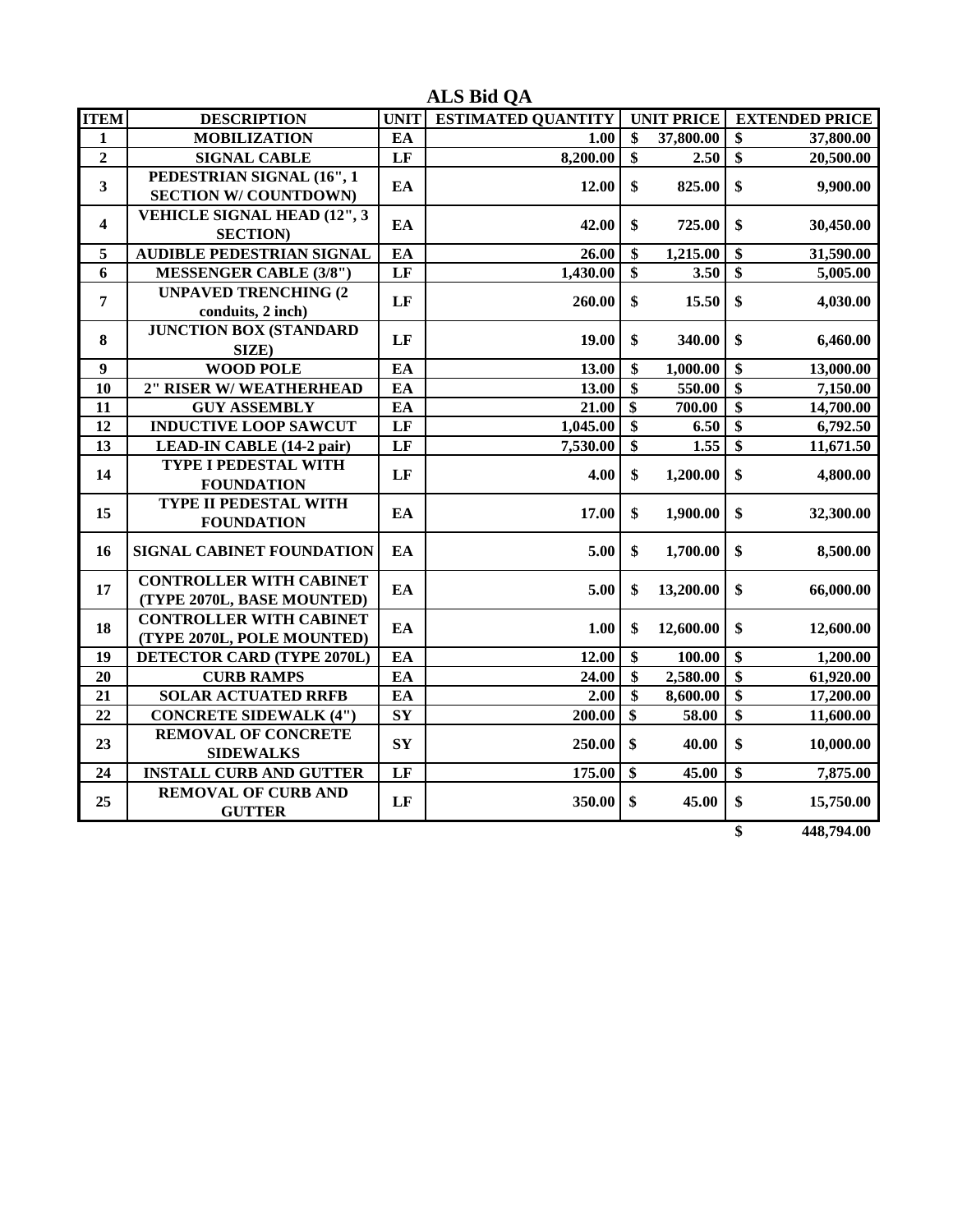**Average of 3 Bids QA**

| <b>TTEM</b>             | <b>DESCRIPTION</b>                                           | <b>UNIT</b> | <b>ESTIMATED QUANTITY</b> |                 | <b>UNIT PRICE</b> | <b>EXTENDED PRICE</b>            |
|-------------------------|--------------------------------------------------------------|-------------|---------------------------|-----------------|-------------------|----------------------------------|
| $\mathbf{1}$            | <b>MOBILIZATION</b>                                          | EA          | 1.00                      | \$              | 27,600.00         | \$<br>27,600.00                  |
| $\boldsymbol{2}$        | <b>SIGNAL CABLE</b>                                          | LF          | 8,200.00                  | \$              | 3.24              | \$<br>26,595.33                  |
| $\mathbf{3}$            | PEDESTRIAN SIGNAL (16", 1<br><b>SECTION W/ COUNTDOWN)</b>    | EA          | 12.00                     | \$              | 823.33            | \$<br>9,880.00                   |
| $\overline{\mathbf{4}}$ | <b>VEHICLE SIGNAL HEAD (12", 3</b><br><b>SECTION</b> )       | EA          | 42.00                     | \$              | 716.67            | \$<br>30,100.00                  |
| 5                       | <b>AUDIBLE PEDESTRIAN SIGNAL</b>                             | EA          | 26.00                     | \$              | 1,087.33          | \$<br>28,270.67                  |
| 6                       | <b>MESSENGER CABLE (3/8")</b>                                | LF          | 1,430.00                  | \$              | 3.82              | \$<br>5,457.83                   |
| $\overline{7}$          | <b>UNPAVED TRENCHING (2)</b><br>conduits, 2 inch)            | LF          | 260.00                    | \$              | 11.10             | \$<br>2,886.00                   |
| 8                       | <b>JUNCTION BOX (STANDARD</b><br>SIZE)                       | LF          | 19.00                     | \$              | 336.67            | \$<br>6,396.67                   |
| $\boldsymbol{9}$        | <b>WOOD POLE</b>                                             | EA          | 13.00                     | \$              | 1,058.33          | \$<br>13,758.33                  |
| 10                      | 2" RISER W/ WEATHERHEAD                                      | EA          | 13.00                     | \$              | 491.67            | \$<br>6,391.67                   |
| 11                      | <b>GUY ASSEMBLY</b>                                          | EA          | 21.00                     | \$              | 473.33            | \$<br>9,940.00                   |
| 12                      | <b>INDUCTIVE LOOP SAWCUT</b>                                 | LF          | 1,045.00                  | $\overline{\$}$ | 6.68              | $\overline{\$}$<br>6,984.08      |
| 13                      | <b>LEAD-IN CABLE (14-2 pair)</b>                             | LF          | 7,530.00                  | \$              | 1.64              | \$<br>12,374.30                  |
| 14                      | <b>TYPE I PEDESTAL WITH</b><br><b>FOUNDATION</b>             | LF          | 4.00                      | \$              | 1,600.00          | \$<br>6,400.00                   |
| 15                      | <b>TYPE II PEDESTAL WITH</b><br><b>FOUNDATION</b>            | EA          | 17.00                     | \$              | 2,083.33          | \$<br>35,416.67                  |
| 16                      | SIGNAL CABINET FOUNDATION                                    | EA          | 5.00                      | \$              | 1,300.00          | \$<br>6,500.00                   |
| 17                      | <b>CONTROLLER WITH CABINET</b><br>(TYPE 2070L, BASE MOUNTED) | EA          | 5.00                      | \$              | 13,483.33         | \$<br>67,416.67                  |
| 18                      | <b>CONTROLLER WITH CABINET</b><br>(TYPE 2070L, POLE MOUNTED) | EA          | 1.00                      | \$              | 12,922.75         | \$<br>12,922.75                  |
| 19                      | DETECTOR CARD (TYPE 2070L)                                   | EA          | 12.00                     | \$              | 106.67            | \$<br>1,280.00                   |
| 20                      | <b>CURB RAMPS</b>                                            | EA          | 24.00                     | \$              | 2,860.00          | \$<br>68,640.00                  |
| 21                      | <b>SOLAR ACTUATED RRFB</b>                                   | EA          | 2.00                      | \$              | 9,460.33          | \$<br>18,920.67                  |
| 22                      | <b>CONCRETE SIDEWALK (4")</b>                                | ${\bf SY}$  | 200.00                    | \$              | 65.67             | \$<br>13,133.33                  |
| 23                      | <b>REMOVAL OF CONCRETE</b><br><b>SIDEWALKS</b>               | <b>SY</b>   | 250.00                    | \$              | 27.83             | \$<br>6,958.33                   |
| 24                      | <b>INSTALL CURB AND GUTTER</b>                               | LF          | 175.00                    | \$              | 42.17             | \$<br>7,379.17                   |
| 25                      | <b>REMOVAL OF CURB AND</b><br><b>GUTTER</b>                  | LF          | 350.00                    | \$              | 30.50             | \$<br>10,675.00                  |
|                         |                                                              |             |                           |                 |                   | $14$ $\Delta$ $\pi$ $\pi$ $1\pi$ |

**\$ 442,277.47**